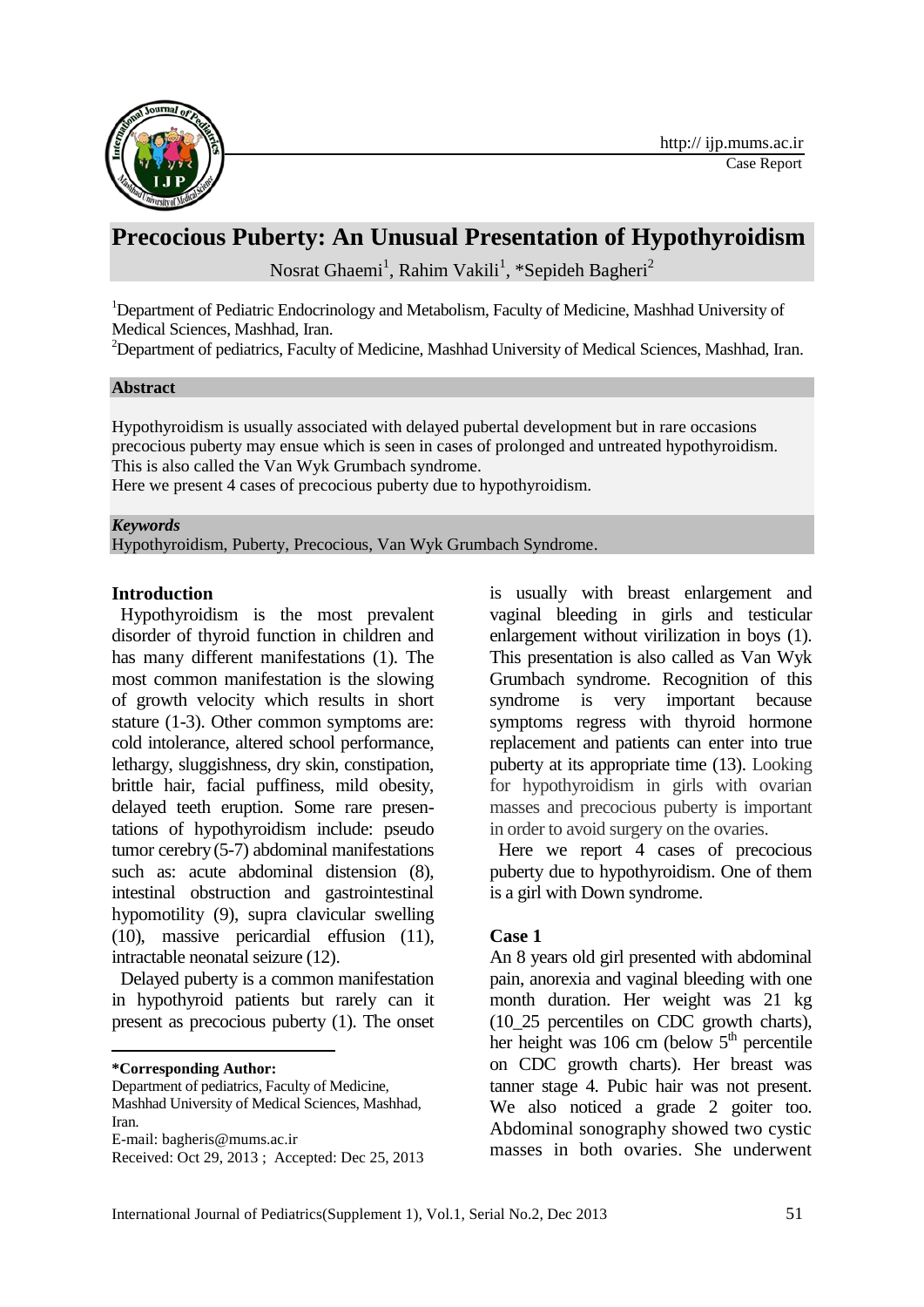surgical operation with the suggestion of ovarian tumor. But pathologic examination revealed follicular cysts. Her hormonal profile was as below:

T4: 3/1 mg/dl, TSH > 100 miu/ml, FSH: 6/3 miu/ml, LH: 1/8 miu/ml, estradiol: 321 pg/ml.

She was diagnosed with hypothyroidism and treatment with levothyroxin was initiated. After 3 months her breast enlargement regressed and vaginal bleeding discontinued and she experienced 3 cm increase in her height.

# **Case 2**

A 9 years old girl presented to the endocrinology clinic with the complaint of short stature and periodic vaginal bleeding since 6 months ago. On initial physical examination her weight was 24 kg (10-25 percentiles on CDC growth charts) and her height was 108 cm (below  $5<sup>th</sup>$  percentile on CDC growth charts). Her breast was tanner stage 3. Pubic and auxiliary hair was absent.

She had a grade 2 goiter too. Her bone age was retarded and was consistent with 5 years. On abdominal sonography multiple ovarian cysts were reported.

Her hormonal investigation was as follows:

T4: 2/1 mg/dl, TSH > 100 miu/ml, FSH: 4 miu/ml, LH: 2/1 miu/ml, estradiol: 260 pg/ml

Thus the diagnosis of hypothyroidism was made and treatment with levothyroxine was started and after 10 weeks her breast size regressed, ovarian cysts disappeared and she experienced 4 cm increase in her height.

## **Case 3**

A 10 years old girl presented due to short stature and two periods of vaginal bleeding. Her height was 122 cm (below 5<sup>th</sup> percentile on CDC growth charts) and her weight was 28 kg (10-25 percentiles on CDC growth charts). Her breast was tanner stage 3. Pubic and auxiliary hair was absent. Thyroid gland was normal size and

goiter was not noted. Her bone age was about 8 years.

On abdominal sonography uterus and ovaries were normal.

Her hormonal profile was:

T4: 5 mg/dl, TSH>100 miu/ml, FSH: 4 miu/ml, LH: 1/1 miu/ml, estradiol: 181 pg/ml

Treatment for hypothyroidism was started and after 2 years follow up she had 20 cm growth catch up.

## **Case 4**

7 years old, Down syndrome girl presented due to 2 times menstruation. Her height was 106 cm (below  $5<sup>th</sup>$  percentile on CDC growth charts), her weight was 25 kg. She had a grade 2 goiter. Her breast was tanner stage 3 and her pubic hair tanner stage 2. Her bone age was 5.5 years. She had no ovarian cysts on abdominal sonogram.

Below is the report of her hormonal investigations:

T4: 5 mg/dl, TSH > 100 miu/ml, FSH: 7/6 miu/ml, LH: 2/8 miu/ml, estradiol: 195 pg/ml.

Treatment with levothyroxine was started and after 6 months of therapy, signs and symptoms of puberty regressed.

# **Discussion**

Hypothyroidism is the most common disturbance of thyroid function in children (4). Delayed puberty is a common manifestation of untreated hypothyroidism but precocious puberty can occur in as many as 50% of children with severe longstanding and untreated hypothyroidism(4).

Hypothyroidism associated precocious puberty is also called Van Wyk Grumbach syndrome. It was first described in 1960 by Van Wyk and Grumbach (17). In girls the onset of symptoms is with thelarche followed by menarche and charactaristicly there is no development of pubic or axillary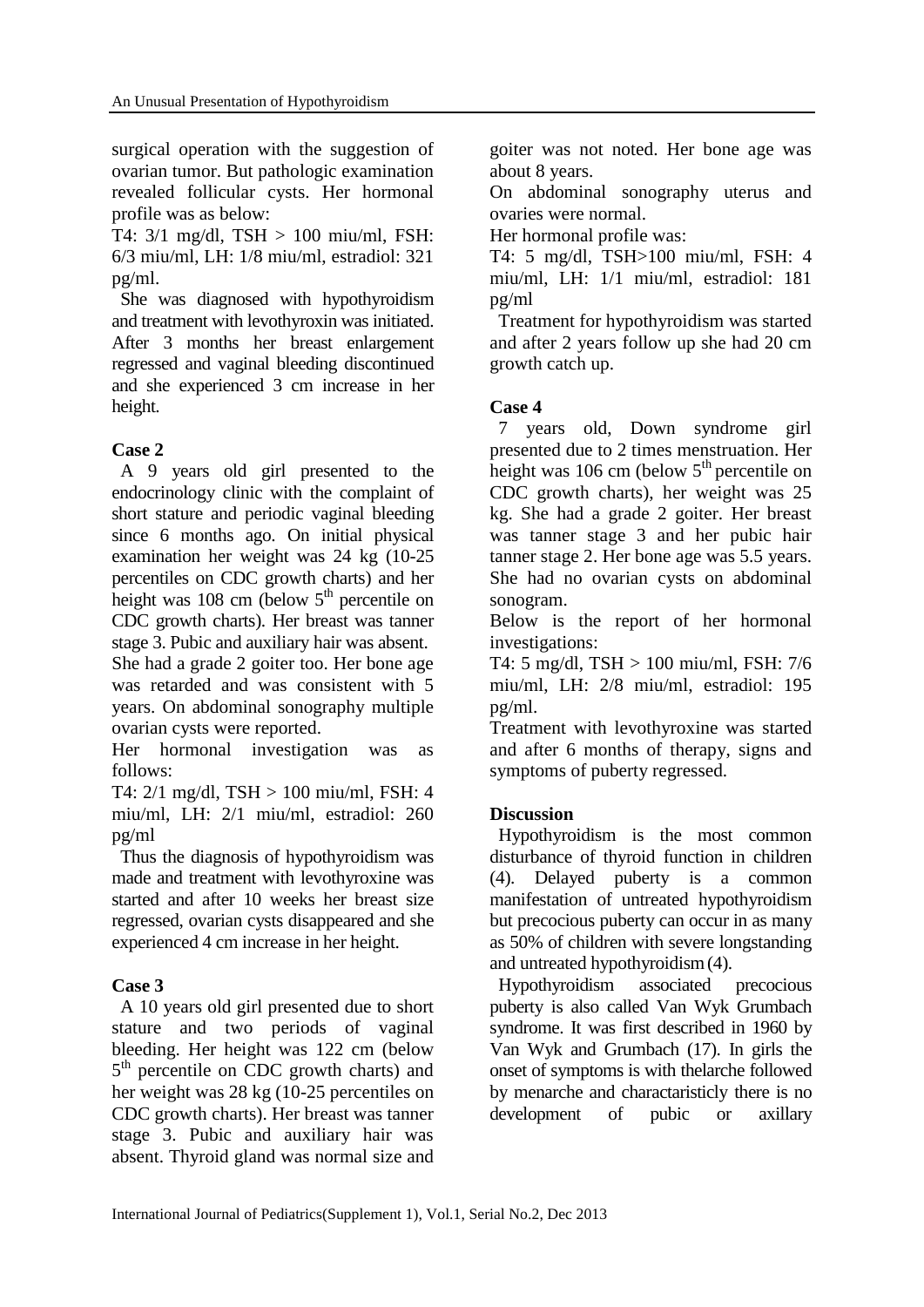hair and opposite the patients with true precocious puberty these patients have a decreased linear growth (4). In patients with isosexual pseudo precocious puberty, the presence of an ovarian mass would suggest ovarian tumors but in such cases, the bone age is advanced. Hence, the presence of a retarded bone age in patients with precocious puberty is an important clue for the diagnosis of van wyk Grumbach syndrome (14).

In all our four cases the typical clinical clues of hypothyroidism which are short stature and delayed bone age were present, so the diagnosis of hypothyroidism could be easily made. Other important manifestations of longstanding hypothyroidism such as bilateral ovarian enlargement with multiple cysts, increased levels of gonadotropins mainly FSH and estradiol were also detected in our cases. This syndrome can be diagnosed by the recognition of its clinical features and appropriate confirmatory laboratory tests (13).

Our fourth case was a girl with Down syndrome. This syndrome predisposes the patients to thyroid hormone disorders and it's recommended that these patients undergo periodic evaluation of their thyroid function (16).

The exact hormonal mechanism of hypothyroidism associated precocious puberty is not understood. Wyk and Grumbach explained that in response to thyroid hormone deficiency overproduction of gonadotropins as well as thyrotropin (which both share common  $\alpha$  subunit) occurs (17). But these elevated gonadotropins have been shown to be bioinactive in earlier studies and also absence of characteristics of gonadotropin excess such as advanced bone age in these cases makes the gonadotropin excess as the underlying mechanism unlikely (18).

Prolactin theory has also been postulated which says ,hyperprolactinemia as a result of chronic stimulation of TRH increases the sensitivity of ovaries to even very small amounts of gonadotropins before puberty (20).

Another theory is that interaction of TSH with human FSH receptor is the possible mechanism of this syndrome (19). Elevated levels of TSH produce FSH –like effects on the gonads in the absence of LH effects (4). This seems to be the most likely mechanism of this syndrome.

All symptoms of this syndrome resolve with thyroxine replacement therapy, the endocrine abnormalities subside, the ovarian cysts decrease in size or disappear (20), as seen in our patients during their follow up.

### **Conclusion**

Children with signs of precocious puberty and short stature and delayed bone age should be sought for hypothyroidism. Patients with Down syndrome are at increased risk for thyroid problems and should be tested for thyroid function if decreased growth or signs of precocious puberty ensue.

### **Acknowledgments**

The authors wish to express their thanks to their patients and their families for their cooperation.

#### **References**

1.Lafranchi S. Disorders of thyroid gland. in: Kliegman MR, et al. Nelson text book of pediatrics. 19<sup>th</sup> ed. Philadelphia, pa: Saunders; 2011: p.1894 1918.

2. Kemp S, Ferry JR: Pediatric Hypothyroidism. Up dated.Aug12, 2010 [http://emedicine.medescape.com/article/92277](http://emedicine.medescape.com/article/922777-overview) [7-overview](http://emedicine.medescape.com/article/922777-overview)

3. Franchi S, Ross DS, Geffner M: Aquired Hypothyroidism in childhood and adolescence;

[http://www.UpToDate.com/content/.](http://www.uptodate.com/content/)

4. Browne LP, Boswell HB, Crotty EJ, Birkemeier KL, Guillerman RP. Van Wyk Grumbach syndrome revisited: imaging and clinical findings in pre- and post pubertal girls. Pediatr Radiol 2008; 38: 538-42.